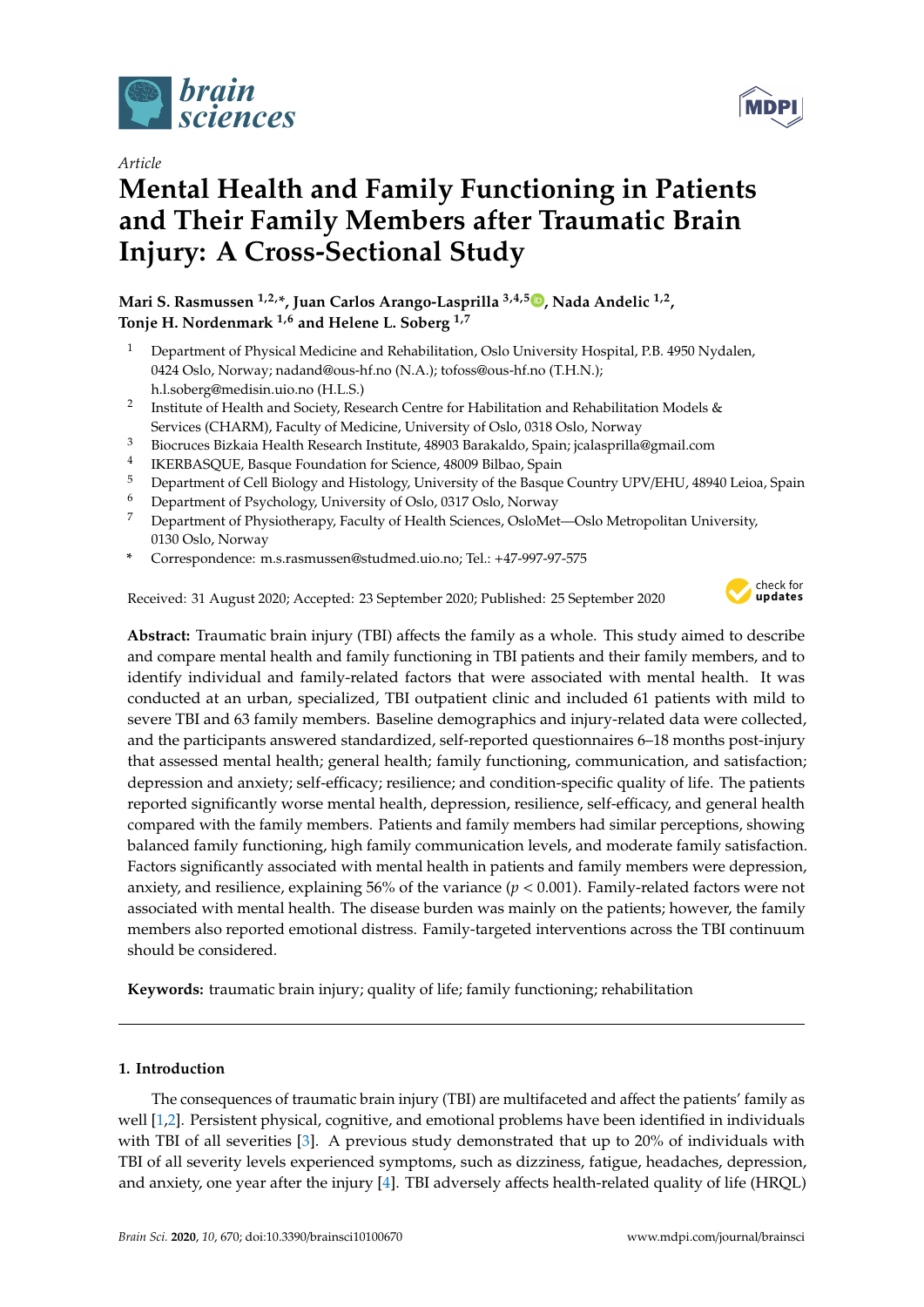across both the mental and physical domains [\[5\]](#page-10-4), and HRQL is as an important outcome in populations with TBI of all severity levels [\[6\]](#page-10-5).

When patients return home after the primary rehabilitation period, they often rely on their family members for emotional and practical support in everyday life activities [\[7\]](#page-10-6). The family members consequently have a fundamental role in the patients' rehabilitation. The changes in lifestyle and responsibilities of the family members are challenging, and an increased caregiver burden [\[8](#page-10-7)[–10\]](#page-10-8), diminished HRQL [\[11,](#page-10-9)[12\]](#page-10-10), and increased levels of emotional distress [\[13](#page-10-11)[,14\]](#page-10-12) are negative outcomes for the caregivers.

Families are not prepared for the sudden changes caused by TBI; therefore, they are at risk for disrupted family dynamics that may lead to unhealthy family functioning. Researchers have documented a significant and lasting increase in unhealthy family functioning following TBI [\[15,](#page-10-13)[16\]](#page-10-14). The stress on the family system seems to be less dependent on the severity of the TBI, but is related to the cognitive, emotional, and behavioral changes in the injured person [\[17,](#page-10-15)[18\]](#page-10-16); and there is a reciprocal relationship among TBI-related factors in the injured person, caregiver distress, and family functioning [\[14](#page-10-12)[,16](#page-10-14)[,19\]](#page-10-17).

To form a more comprehensive picture of the challenges that families face after TBI, it is important to include the perspectives of both the patients and their family members [\[20\]](#page-11-0). Previous research has demonstrated that personal, familial, and social characteristics and injury severity affect HRQL, disease burden, and family adjustment after TBI [\[21–](#page-11-1)[23\]](#page-11-2). However, there is a paucity of knowledge on mental health and family functioning related to the consequences of TBI, which include the impact on these outcomes for members within the same family system. Thus, the objectives of this study were to:

- (a) Describe and compare aspects of mental health and family functioning in home-dwelling patients with TBI and their family members at 6–18 months post-injury (i.e., the study inclusion time)
- (b) Explore individual- and family functioning-related factors that are associated with mental health.

#### **2. Materials and Methods**

### *2.1. Study Design and Settings*

Data were collected from June 2017 to June 2019 at Oslo University Hospital (OUH) in Norway as part of a two-armed, pragmatic, randomized, controlled trial (RCT) aimed at evaluating the effectiveness of a family intervention called the "Traumatic Brain Injury/Spinal Cord Injury Family Intervention" [\[24\]](#page-11-3). The intervention was originally developed based on experiences from TBI rehabilitation services in Latin America. Adaptations of the intervention into a Norwegian setting have been published by our group [\[25\]](#page-11-4). This study was approved by the Regional Committee for Medical and Health Research Ethics, South-East Norway (approval no. 2016/1215), and the Data Protection Officer at OUH. It was registered at <ClinicalTrials.gov> with the identification number NCT03000400. The study presented cross-sectional data from the first assessment time point (T1), which we defined as the baseline assessment of the RCT.

#### *2.2. Participants*

A total of 251 patients with TBI were approached at the TBI Outpatient Clinic of OUH for participation. Patients are generally referred to this outpatient clinic for follow-ups with a physiatrist and, if needed, with a multiprofessional rehabilitation team consisting of medical doctors, a psychologist, physical therapists, occupational therapists, and a social worker. The patients either were inpatients at the hospital in the acute phase or were referred to the outpatient clinic by their general practitioner. The patients referred to the outpatient clinic with mild TBI had experienced persistent post-concussion symptom pressure. All the patients were evaluated by a physiatrist and were considered eligible based on the following inclusion and exclusion criteria: (a) age between 16 and 65 years; (b) diagnosed with TBI of any severity according to the International Classification of Diseases (ICD)-10 classification system (S06.0–S06.9); (c) a Rancho Los Amigos Revised Scale score of 8 [\[26\]](#page-11-5); (d) TBI sustained 6 to 18 months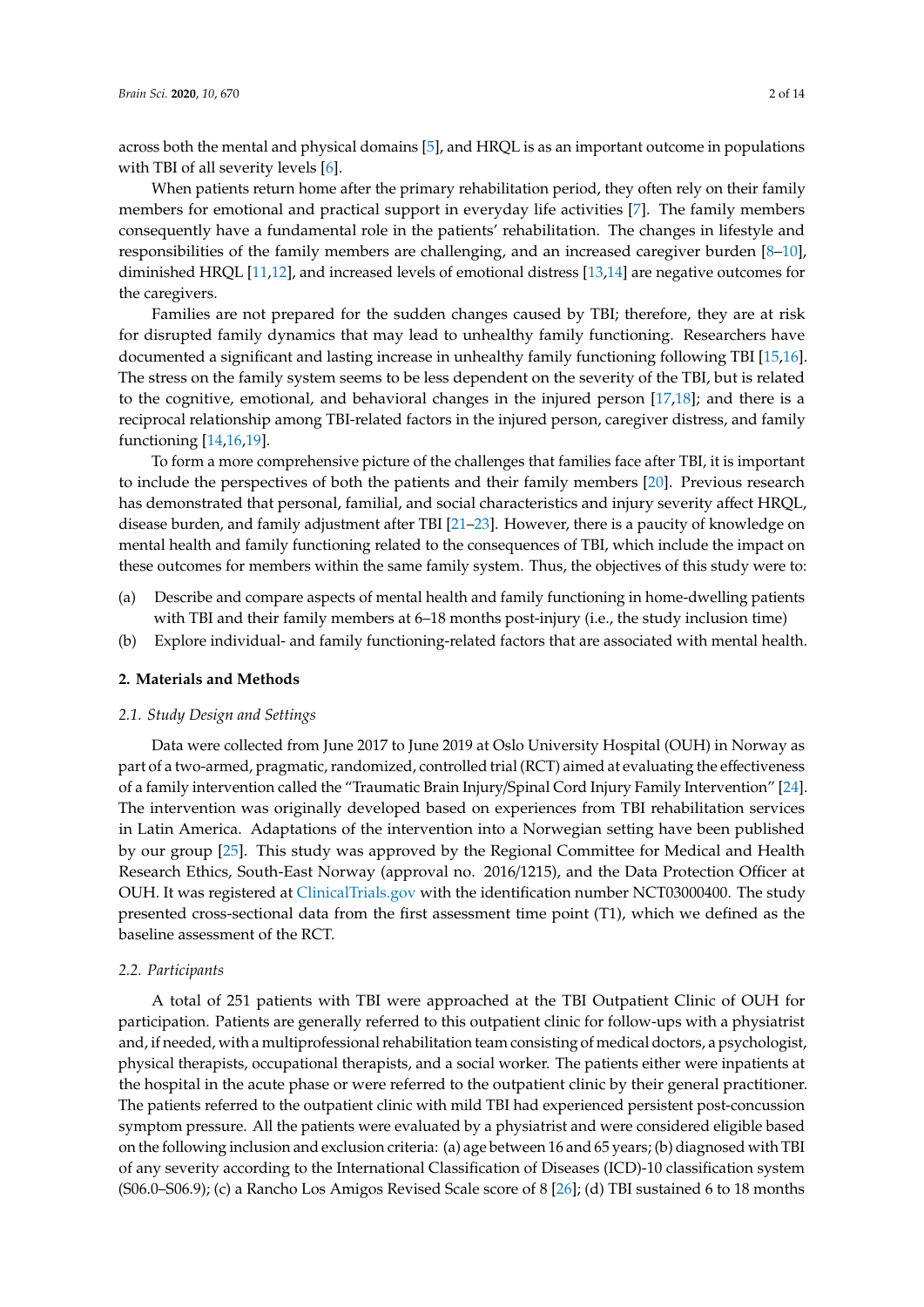ago; and (e) were home dwelling. The family members were chosen by the patients and considered eligible if they: (a) were between 18 and 65 years and (b) were actively involved in the patients' daily life with weekly contact. The exclusion criteria that applied to all the eligible participants were: (a) inability to speak/read Norwegian; (b) a pre-injury learning disability; (c) an ICD-10 diagnosis of severe psychiatric or degenerative neurological illness; (d) ongoing substance abuse; and (e) families in which other family members required professional care. Eligible patients and family members received oral and written information regarding the study. All participants provided written informed consent.

#### *2.3. Measures*

The following sociodemographic characteristics were recorded: participant role (patient/family member), age (years), sex (female/male), marital status (married/partner/single), length of relationship (<1 year/1–5 years/>5 years), education (dichotomized as low/high with high representing college/university degree), and current work status (full-time work/partial sick-leave/sick-leave). From the patients only, we collected pre-injury work status (not working/working), comorbidities (no/yes), and number of persons living in the household. The following data were collected from the family members: type of relationship with the injured individual (spouse/parent/child) and whether they lived in the same household as the injured individual (no/yes).

The patients' injury-related characteristics included time since injury (in weeks); injury mechanism (fall/traffic accident/mechanical object/violence/others); neuroimaging results of intracranial injury (no/yes); length of hospital stay (days); the lowest Glasgow Coma Scale (GCS) score recorded within the first 24 h after the injury, with scores from 3–8 indicating severe TBI, 9–12 indicating moderate TBI, and 13–15 indicating mild TBI [\[27\]](#page-11-6); the Abbreviated Injury Scale (AIS)—head score that is calculated as a standardized approach for categorizing the type and severity of injuries to the head [\[28\]](#page-11-7); and post-concussion symptoms assessed with the Rivermead Post-Concussion Symptoms Questionnaire (RPQ) [\[29\]](#page-11-8). The RPQ has a scale with scores ranging from 0 (best) to 64 (worst), and the total score was used in the present study. The RPQ has been validated in Norway [\[30\]](#page-11-9).

HRQL measure: The primary outcome measure was the 36-item Short Form Health Survey (SF-36) Mental Component Summary (MCS) score [\[31\]](#page-11-10). The MCS was aggregated from the four mental health scales that are part of the SF-36, Vitality (VT), Social Functioning (SF), Role Limitation Due to Emotional Problems (RE), and Mental Health (MH) scales, as the weighted sum of the subscale scores with a mean value of 50 and a standard deviation of 10. The General Health Scale (GH) of the SF-36, which provides an overall evaluation of the health status, was applied. The MCS and GH each have scores ranging from 0 (worst) to 100 (best). Scores below 40 indicate impaired mental health/general health [\[32\]](#page-11-11). The SF-36 has demonstrated good validity, reliability, and responsiveness in TBI populations with Cronbach's alphas ranging from 0.79 to 0.92 [\[31\]](#page-11-10).

Family functioning measure: The Family Adaptability and Cohesion Evaluation Scale, fourth edition (FACES IV) [\[33\]](#page-11-12), is a 42-item scale consisting of two balanced scales (flexibility and cohesion) and four unbalanced scales (disengaged, chaos, enmeshed, and rigid). The scales are used to determine the level of flexibility and cohesion within couples and family systems and include a circumplex ratio score ranging from 0 (worst) to 10 (best) that is assigned to the level of cohesion and flexibility within a family; a score of 1 indicates equal amounts of balance and unbalance in the family system. In addition, the Family Communication Scale (FCS) that assesses communication skills within the family and the Family Satisfaction Scale (FSS) that assesses the level of satisfaction with family functioning were used. The raw scores of each scale were recoded into percentile scores ranging from 10 (worst) to 99 (best). FACES IV is proven valid and reliable with Cronbach's alphas ranging from 0.77 to 0.93 [\[33](#page-11-12)[,34\]](#page-11-13).

Psychological functioning: Depression was measured with the Patient Health Questionnaire-9 (PHQ-9), which is a nine-item screening instrument used to evaluate the severity of symptoms of depression [\[35\]](#page-11-14). The scores can be interpreted as follows: no depression (0–4 points), mild (5–9 points), moderate (10–14 points), moderately severe (15–19 points), and severe depression (20–27 points). The psychometric properties of the scale are favorable [\[35\]](#page-11-14).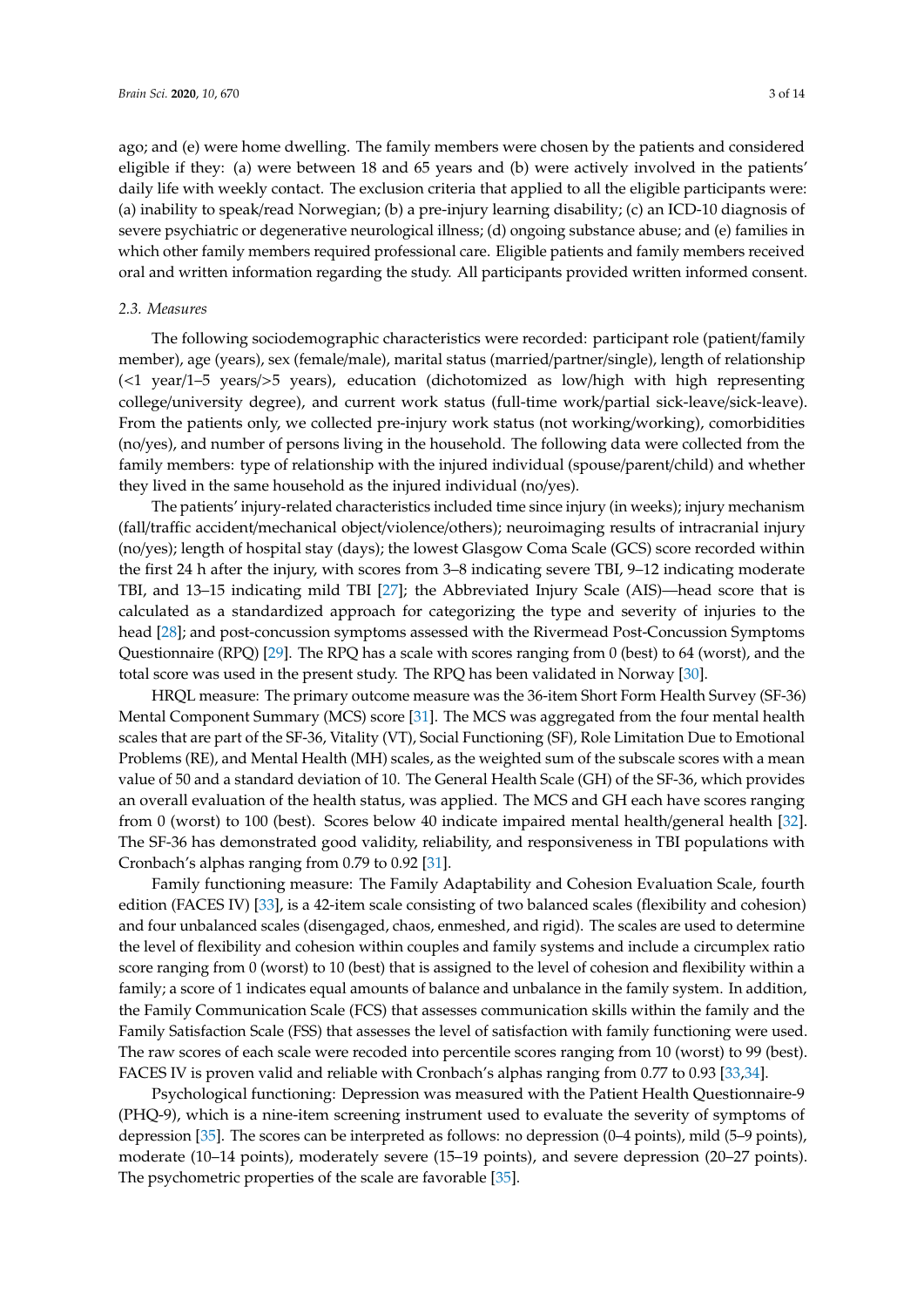Anxiety was measured with the Generalized Anxiety Disorder Questionnaire-7 (GAD-7). This is a seven-item questionnaire that is used to assess symptoms of generalized anxiety [\[36\]](#page-11-15). The scores can be interpreted as follows: mild (5–9 points), moderate (10–14 points), and severe anxiety (15–21 points). The GAD-7 has demonstrated excellent construct validity with a Cronbach's alpha of 0.92 [\[36\]](#page-11-15).

Self-efficacy: The General Self-Efficacy Scale (GSE), which assesses the belief in a person's own competence to handle stressful events and demands, was used [\[37\]](#page-11-16). It has 10 items with an ordinal scale from 1 (not at all true) to 4 (exactly true), and scores ranging from 10 (worst) to 40 (best). High reliability and construct validity on this scale have been confirmed in earlier studies, with Cronbach's alpha values of 0.86–0.94 [\[37\]](#page-11-16).

Resilience: The Resilience Scale for Adults (RSA) was used to assess protective factors in individuals [\[38\]](#page-11-17). This 33-item scale covers five dimensions (1A, perception of self; 1B, perception of future; 2, social competence; 3, family cohesion; 4, social resources; and 5, structured style). The scale's scores range from 0 (worst) to 165 (best). The total score was used in this study. The RSA has demonstrated adequate internal consistency with Cronbach's alphas ranging from 0.76 to 0.87 [\[38\]](#page-11-17).

Condition-specific quality of life measure: The Quality of Life after Brain Injury Questionnaire (QOLIBRI) is a 37-item scale consisting of six subscales that include four satisfaction scales (the Cognition, Self, Daily Life, and Autonomy scales) and two bothered scales (the Emotions and Physical Problems scales) [\[39\]](#page-11-18). A total score ranging from 0 (worst) to 100 (best) can be calculated. A score <60 points indicates a reduced quality of life [\[40\]](#page-11-19). The Norwegian QOLIBRI has exhibited satisfactory psychometric properties with Cronbach's alphas ranging from 0.75 to 0.96 [\[41\]](#page-12-0).

#### *2.4. Data Sources*

The sociodemographic data were obtained from a self-reported questionnaire developed by the authors (M.S.R. and H.L.S.), whereas the injury-related variables were collected from the patients' medical records. For seven patients, the GCS score was not specified in the medical records and was assigned by a physiatrist (author N.A.) based on the injury descriptions in the patients' medical records. At the study's baseline assessment, all the self-reported outcome measures were filled out after the family had been allocated to the intervention group or the control group in the RCT.

#### *2.5. Study Sample Size*

Sample size estimation was based on the primary outcome measure, SF-36 MCS. This was based on a study on Norwegian patients with moderate to severe TBI [\[42\]](#page-12-1). An estimated sample size of 66 patients was calculated with  $\alpha = 0.05$  and  $\beta = 0.2$ , taking into consideration a 10% dropout rate.

#### *2.6. Data Analysis and Statistics*

All the statistical analyses were performed using IBM SPSS Statistics 25. The distribution of the data was evaluated by using the Kolmogorov–test and/or visual plots. The mean and standard deviation (SD) were used for normally distributed data, and the median and interquartile range (IQR) were used for skewed data. Categorical data are presented as frequencies and percentages.

Missing data were addressed by replacing the missing scores on a scale or subscale with the mean score of the remaining variables if appropriate. Missing data points in the SF-36 were automatically handled by the scoring software program, PRO CoRE 1.5 Smart Measurement System (Optum, Eden Prairie, MN, USA). The data were checked for internal dependency within each family using an intraclass correlation coefficient (ICC), and evaluated as poor with an ICC value of 0.107 [\[43\]](#page-12-2). Differences between patients and family members were evaluated by using independent *t*-tests or Mann–Whitney *U* tests. The chi-square test was used to detect group differences in categorical data. Statistical significance was determined by a *p*-value of <0.05.

MCS was the dependent variable in the multiple regression analysis. Univariate linear regressions were used to evaluate associations between the independent variables and MCS. Independent variables with a *p*-value ≤0.1 were selected and included in the multiple regression analysis. Age did not fulfill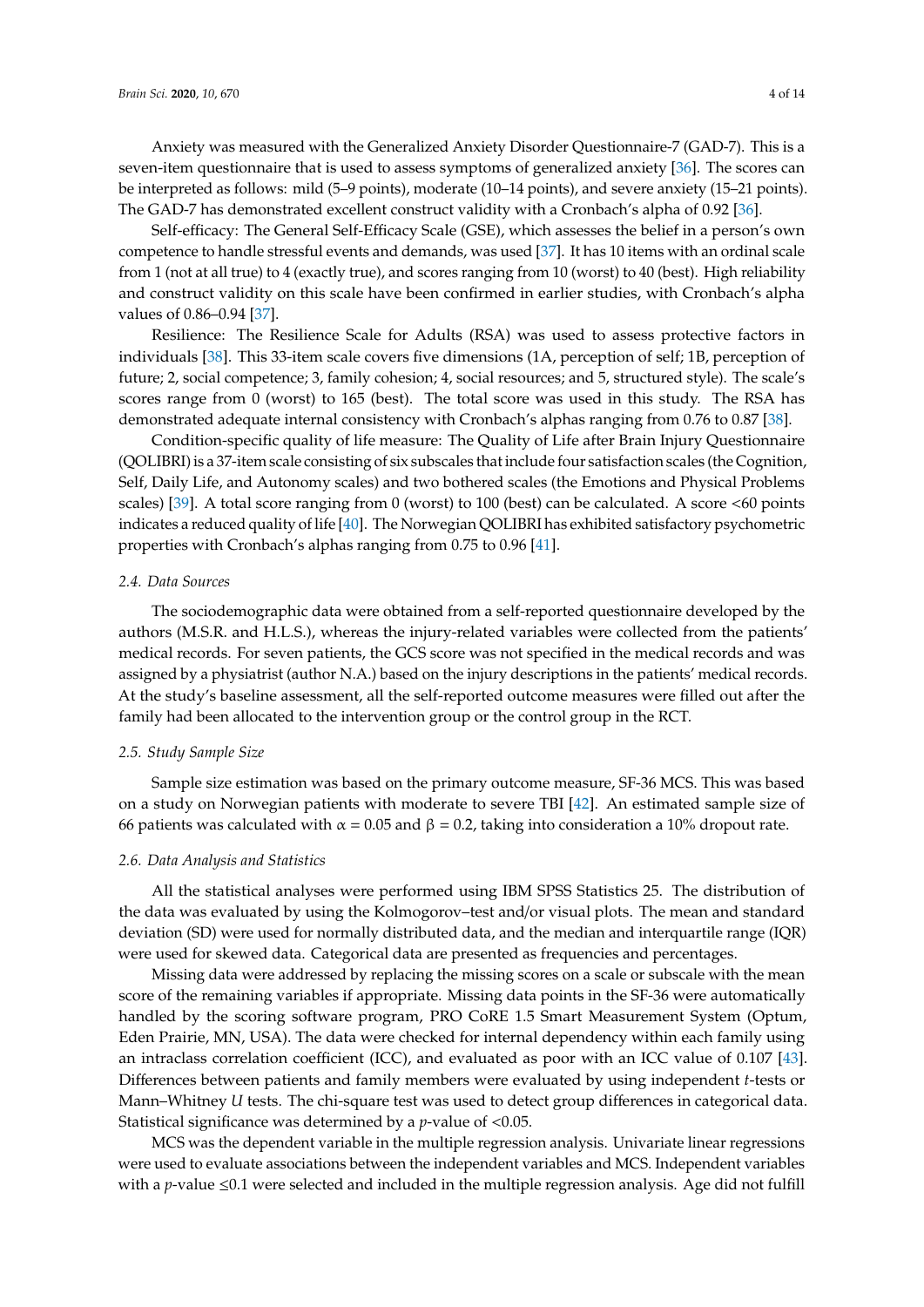the inclusion criteria of a *p*-value of  $\leq 0.1$ , but was included in the multiple regression analysis to adjust for variations in the population. Correlations between independent variables were evaluated by performing Spearman's Rho test, and variables with an intercorrelation >0.7 were not applied together in the multiple regression analysis. These analyses are not presented. Owing to a the intercorrelation between FCS and FSS with a Spearman's rho >0.7, the FCS score was chosen as the candidate variable in the multiple regression analysis because family communication was at the core of this study and can be seen as a facilitator for family functioning [\[33\]](#page-11-12). functioning [33]. the inclusion criteria of a *p*-value of  $\leq 0.1$ , but was included in the multiple regression analysis to adjust for variations in the population. Correlations between independent variables were evaluated by performing

One hundred twenty-two participants were included in the regression analysis because two One hundred twenty-two participants were included in the regression analysis because two respondents were excluded on account of missing data, and we identified a maximum of 10 independent respondents were excluded on account of missing data, and we identified a maximum of 10 independent<br>variables to be included in [the](#page-12-3) analysis [44]. A multiple linear regression analysis with a backward approach was conducted to assess the associations among personal factors, individual functioning, and family functioning. functioning, and family functioning.

Prior to carrying out the multiple regression analyses, we investigated the possibility of multicollinearity among the independent variables using a variance inflation factor. We controlled multicollinearity among the independent variables using a variance inflation factor. We controlled for the normality of residuals by inspecting the histogram and quantile-quantile plots. To check for internal validity, the model was run with 1000 bootstrap samples [44]. The [resu](#page-12-3)lts of the multiple internal validity, the model was run with 1000 bootstrap samples [44]. The results of the multiple regression modeling are presented with  $R^2$ , adjusted  $R^2$ , and unstandardized B coefficients with 95% confidence intervals.

# **3. Results** *3.* **Results**

In total, 67 patients and 69 family members agreed to participate in this study. Six families In total, 67 patients and 69 family members agreed to participate in this study. Six families withdrew after the randomization for the following reasons: two families moved away, two families withdrew after the randomization for the following reasons: two families moved away, two thought participating would be too time consuming, and two families did not provide a specific reason, leaving a total of 124 participants at bas[elin](#page-4-0)e. See Figure 1 for flow chart.

<span id="page-4-0"></span>

**Figure 1.** Flow chart. **Figure 1.** Flow chart.

Table 1 presents the sociodemographic data. Baseline data were conceled from 61 patients (54.1% women) with a mean (SD) age of 43.8 (11.2) years and from 63 family members (52.4% women) with a mean (SD) age of 42.6 (11.3) years. There were no significant differences in sex, age, and level Table [1](#page-5-0) presents the sociodemographic data. Baseline data were collected from 61 patients of education between the patients and family members. The majority of family members (92%) was spouse/partner of the injured person and more than 80% had been in the relationship for >5 years.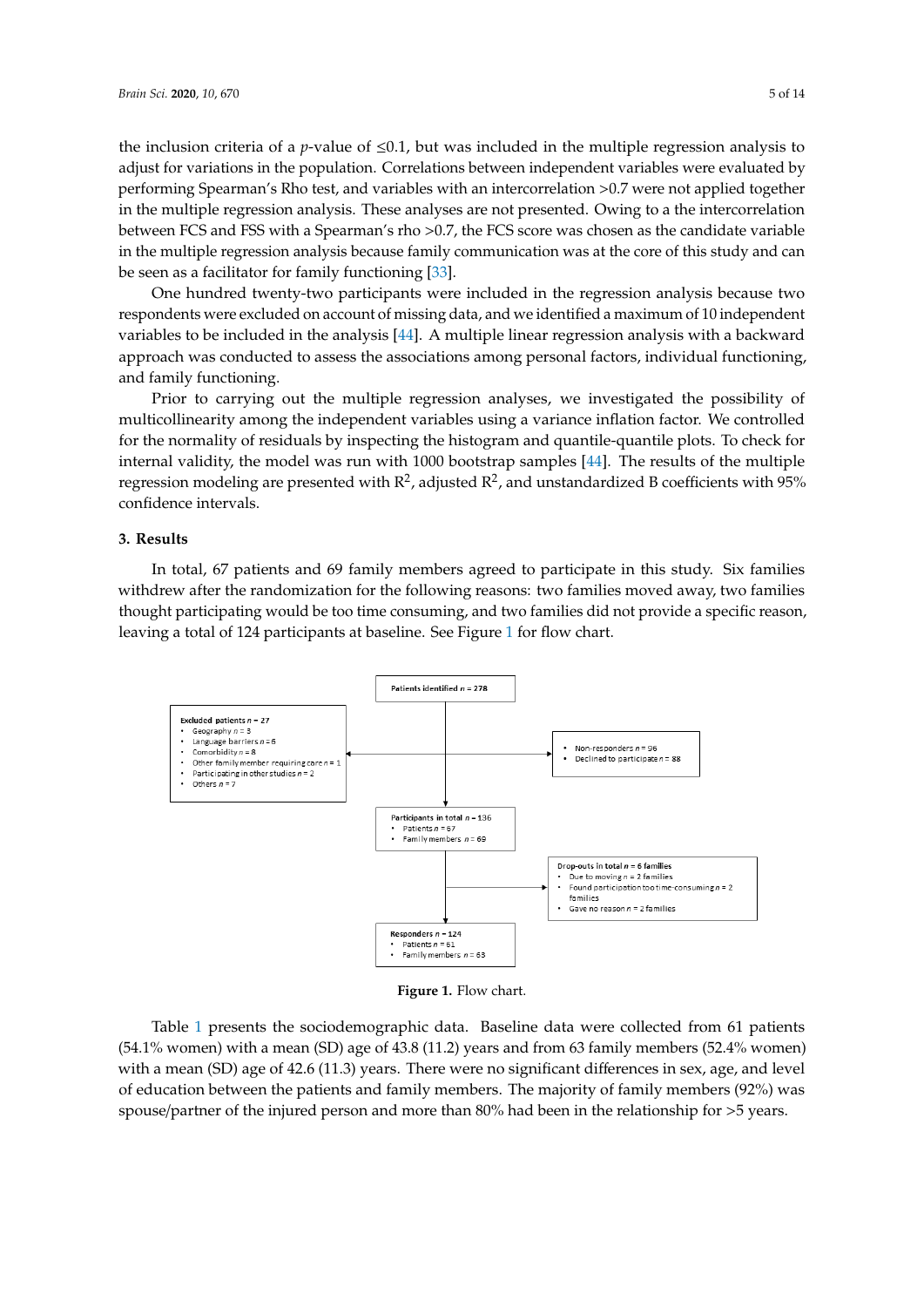<span id="page-5-0"></span>

|                                  | Patients ( $n = 61$ ) |             | Family Members ( $n = 63$ ) |            |
|----------------------------------|-----------------------|-------------|-----------------------------|------------|
|                                  | Frequency $(\% )$     | Mean (SD)   | Frequency $(\% )$           | Mean (SD)  |
| Age, mean (SD)                   |                       | 43.8 (11.2) |                             | 42.6(11.3) |
| Sex (% females)                  | 33(54.1)              |             | 33(52.4)                    |            |
| Comorbidity                      | 12(19.6)              |             |                             |            |
| Marital status                   |                       |             |                             |            |
| Married                          | 35(57.4)              |             | 37 (58.7)                   |            |
| Partner/cohabitant               | 24 (39.3)             |             | 24 (38.1)                   |            |
| Single                           | 2(3.3)                |             | 2(3.2)                      |            |
| Length of relationship           |                       |             |                             |            |
| <1 year                          | 3(5.0)                |             | 3(4.9)                      |            |
| $1-5$ years                      | 7(11.9)               |             | 8(13.1)                     |            |
| >5 years                         | 49 (83.1)             |             | 50(82.0)                    |            |
| Living arrangement               |                       |             |                             |            |
| Living in the same household     |                       |             | 57 (90.5)                   |            |
| as the patient                   |                       |             |                             |            |
| Number of people living in       |                       | 3.1(1.2)    |                             |            |
| the patient's household          |                       |             |                             |            |
| Education                        |                       |             |                             |            |
| Low                              | 16(26.2)              |             | 15(23.8)                    |            |
| High                             | 45 (73.8)             |             | 48 (76.2)                   |            |
| Patients' pre-injury work status |                       |             |                             |            |
| Not working                      | 4(6.6)                |             |                             |            |
| Working                          | 57 (93.4)             |             |                             |            |
| Current work status              |                       |             |                             |            |
| Full-time work                   | 5(8.2)                |             | 53 (84.1)                   |            |
| Partial sick-leave               | 33(54.1)              |             | 4(6.3)                      |            |
| Sick-leave                       | 23(37.7)              |             | 6(9.5)                      |            |
| Type of relation to the injured  |                       |             |                             |            |
| Partner/spouse                   |                       |             | 58 (92.1)                   |            |
| Parent                           |                       |             | 1(1.6)                      |            |
| Child                            |                       |             | 4(6.3)                      |            |

**Table 1.** Demographic factors of the 61 patients and 63 family members. SD, standard deviation.

## *Injury Characteristics*

The injury characteristics are presented in Table [2.](#page-6-0) The median time since injury was 49 (IQR 36, 69) weeks. The median GCS score was 15 (IQR 14, 15), which corresponds to mild TBI. The median AIS head score of 1 (IQR 1, 3) indicated a mild severity level of injury. Among the 50 (82%) patients who had mild TBI as assessed by the GCS, eight (16%) patients had intracranial injury diagnosed with computed tomography/magnetic resonance imaging (CT/MRI) and were classified as having complicated mild TBI [\[45\]](#page-12-4). The main injury mechanisms were falls (37.7%) and traffic accidents (31.1%). The mean RPQ total score of 27.7 (SD 11.1) indicated a higher level of post-concussive symptoms.

At baseline, the patients reported significantly worse scores than the family members on overall mental health on the MCS, general health (GH) (SF-36), depression (PHQ-9), resilience (RSA), and self-efficacy (GSE) (Table [3\)](#page-6-1). On the MCS, the difference was 5.9 points ( $p = 0.001$ ). Overall, approximately one-third of the participants had impaired MCS with scores <40 points.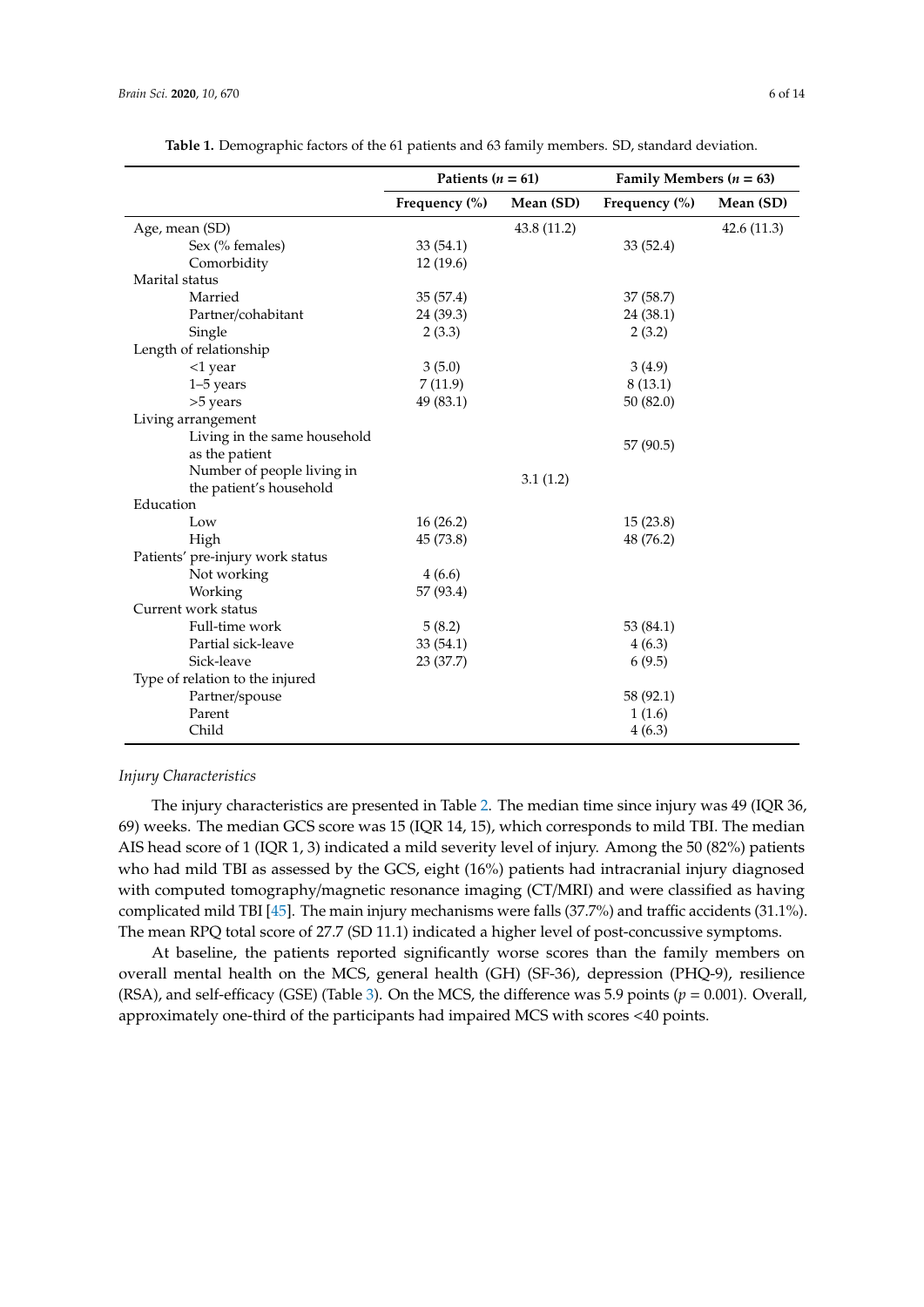<span id="page-6-0"></span>

| Injury Characteristics $(n = 61)$        | Frequency $(\% )$ | Mean (SD)/Median (IQR) |
|------------------------------------------|-------------------|------------------------|
| Glasgow Coma Scale score                 |                   | 15(14, 15)             |
| Mild TBI                                 | 50(82.0)          |                        |
| Moderate TBI                             | 3(4.9)            |                        |
| Severe TBI                               | 8(13.1)           |                        |
| AIS head score                           |                   | 1.0(1, 3)              |
| Intracranial injury                      | 18(29.5)          |                        |
| Surgical procedure                       | 8(13.1)           |                        |
| Falls                                    | 23(37.7)          |                        |
| Traffic accidents                        | 19(31.1)          |                        |
| Mechanical object                        | 14(23.0)          |                        |
| Violence/Assault                         | 2(3.3)            |                        |
| Others                                   | 3(4.9)            |                        |
| Time since injury (weeks)                |                   | 49.4 (36, 69)          |
| Length of stay (days)                    |                   | 5.4 (range 0–37)       |
| RPQ total score ( $n = 56$ )             |                   | 27.7(11.1)             |
| Self-reported comorbidities ( $n = 59$ ) | $11(18.6\%)$      |                        |

**Table 2.** Injury characteristics.

TBI, traumatic brain injury; AIS, Abbreviated Injury Scale; RPQ, Rivermead Post-Concussion Symptoms Questionnaire; SD, standard deviation; IQR, interquartile range.

<span id="page-6-1"></span>

| Outcome                   | Patients    | Family<br><b>Members</b> |                 |                  |
|---------------------------|-------------|--------------------------|-----------------|------------------|
|                           | Mean (SD)   | Mean (SD)                | Mean difference | <i>p</i> -Values |
| SF-36 MCS                 | 41.8(9.9)   | 47.7(9.0)                | 5.9             | 0.001            |
| GH (SF-36)                | 45.8(10.6)  | 54.4 (10.0)              | 8.6             | < 0.001          |
| QOLIBRI overall scale     | 58.1(16.1)  |                          |                 |                  |
| FACES IV circumplex ratio | 3.0(1.1)    | 3.1(1.2)                 | 0.1             | 0.692            |
| <b>FCS</b>                | 65.7(26.3)  | 66.4(25.0)               | 0.7             | 0.884            |
| <b>FSS</b>                | 55.6 (28.7) | 55.3 (26.4)              | 0.3             | 0.946            |
| PHQ-9                     | 9.6(5.1)    | 6.3(4.3)                 | 3.3             | < 0.001          |
| GAD-7                     | 6.0(4.2)    | 4.9(3.7)                 | 1.1             | 0.193            |
| <b>RSA</b>                | 107.2(16.6) | 113.9 (16.2)             | 6.7             | 0.025            |
| <b>GSE</b>                | 30.1(5.1)   | 31.8(4.5)                | 1.7             | 0.044            |

**Table 3.** Intergroup differences on self-reported outcome measures.

SF-36, short form-36; MCS, Mental Component Summary; QOLIBRI, Quality of Life after Brain Injury Questionnaire; FACES IV, Family Adaptability and Cohesion Evaluation Scale; FCS, Family Communication Scale; FSS, Family Satisfaction Scale; PHQ-9, Patient Health Questionnaire-9; GAD-7, Generalized Anxiety Questionnaire-7; RSA, Resilience Scale for Adults; GSE, General Self-Efficacy Scale; GH, General Health; SD, standard deviation.

Regarding self-reported symptoms of depression on the PHQ-9, 65% of the patients reported scores that indicated mild to moderate depression and 20% reported scores indicating moderately severe to severe depression. Among the family members, 57% reported scores indicating mild to moderate depression and 6% reported scores indicating moderately severe to severe depression. The patients' GAD-7 mean score indicated mild anxiety, whereas the family members' GAD-7 mean score was just below the cut-off score for mild anxiety. Furthermore, 66.7% of the patients reported good GH with scores ≥40 points, whereas 90.5% of the family members reported good GH. The patients' mean (SD) total QOLIBRI score was 58.1 (16.1) points, indicating diminished HRQL.

There were no statistical differences in terms of family functioning, communication, or satisfaction at baseline. Overall, the participants perceived their family functioning as balanced with a mean (SD) circumplex ratio score of 3.0 (1.1) for the patients and 3.1 (1.2) for the family members. On average, both the patients and their family members reported having high family communication levels (FCS) and a moderate level of family satisfaction (FSS).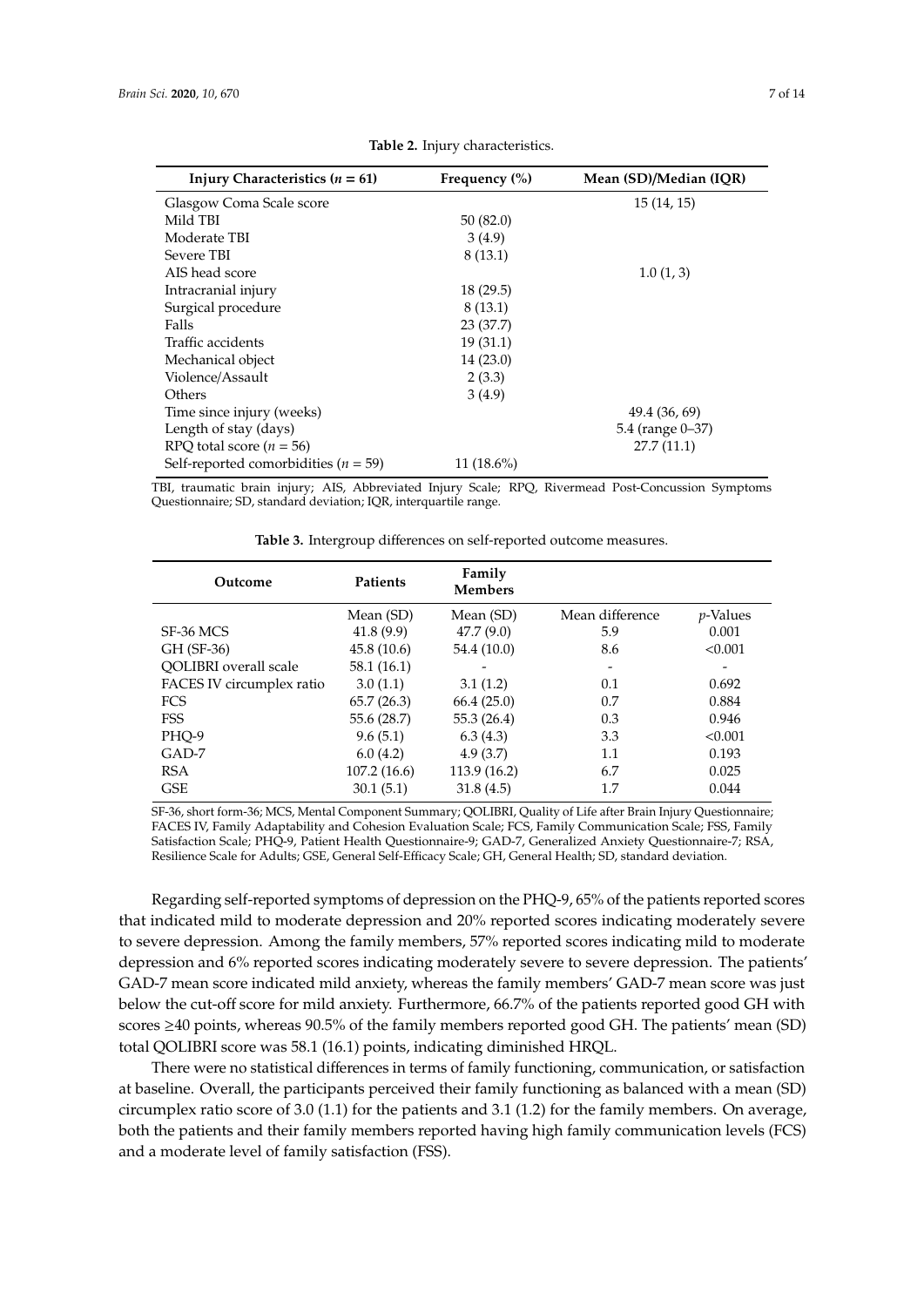The results of the univariate regression analyses of candidate variables in the multiple regression model that examined factors associated with MCS and the results of the multiple regression analysis are presented in Table [4.](#page-7-0)

<span id="page-7-0"></span>

| <b>Outcome Variable MCS</b> | <b>Univariate Regression</b> |                 |         | <b>Multiple Regression Backward</b> |                  |  |
|-----------------------------|------------------------------|-----------------|---------|-------------------------------------|------------------|--|
|                             | $B$ (C.I.)                   | <i>p</i> -Value | B       | <i>p</i> -Value                     | 95% C.I.         |  |
| Age                         | $0.09$ ( $-0.68$ , 0.25)     | 0.265           |         |                                     |                  |  |
| Sex (female/male)           | $3.09(-0.42, 6.58)$          | 0.084           | 2.56    | 0.038                               | (0.14, 5.0)      |  |
| Relation (patient/family)   | 5.85(2.47, 9.23)             | 0.001           |         |                                     |                  |  |
| FACES IV circumplex ratio   | 2.37(0.91, 3.84)             | 0.002           |         |                                     |                  |  |
| FCS                         | 0.08(0.02, 0.15)             | 0.018           |         |                                     |                  |  |
| <b>FSS</b>                  | 0.11(0.05, 0.17)             | < 0.001         |         |                                     |                  |  |
| PHO-9                       | $-1.41(-1.67,-1.16)$         | < 0.001         | $-0.79$ | < 0.001                             | $(-1.16, -0.43)$ |  |
| GAD-7                       | $-1.59(-1.94,-1.25)$         | < 0.001         | $-0.64$ | 0.003                               | $(-1.06, -0.22)$ |  |
| <b>RSA</b>                  | 0.32(0.23, 0.41)             | < 0.001         | 0.12    | 0.007                               | (0.04, 0.21)     |  |
| <b>GSE</b>                  | 0.96(0.63, 1.28)             | < 0.001         |         |                                     |                  |  |
| GH (SF-36)                  | 0.43(0.29, 0.57)             | < 0.001         |         |                                     |                  |  |
| $R^2$                       |                              |                 | 0.576   |                                     |                  |  |
| Adjusted $R^2$              |                              |                 | 0.562   |                                     |                  |  |
| F value                     |                              |                 | 39.76   | < 0.001                             |                  |  |

**Table 4.** Results of the regression analyses and results of the final multiple regression model.

SF-36, short form-36; MCS, Mental Component Summary; FACES IV, Family Adaptability and Cohesion Evaluation Scale, fourth edition; FCS, Family Communication Scale; FSS, Family Satisfaction Scale; PHQ-9, Patient Health Questionnaire-9; GAD-7, Generalized Anxiety Questionnaire-7; RSA, Resilience Scale for Adults; GSE, General Self-Efficacy Scale; GH (SF-36), General Health; C.I., confidence interval.

In the final regression model, sex was the only personal factor that was significantly associated with the MCS, with men having 2.6-point higher scores than women. The individual functioning-related factors that were associated with the MCS were depression on the PHQ-9, anxiety on the GAD-7, and resilience on the RSA, whereas self-efficacy on the GSE and GH on the SF-36 were not associated with the MCS. The family functioning circumplex ratio and FCS scores were not significantly associated with the MCS. The final model accounted for 56.2% of the variance in the MCS (*p* < 0.001).

# **4. Discussion**

In the present study, we focused on aspects of mental health and family functioning in both patients and family members after TBI as part of the baseline assessment of an ongoing RCT. Most patients had mild TBI with persistent symptoms and functional disturbances, and the symptom pressure as assessed with the RPQ at the time of inclusion was higher than that reported in previous studies on mild TBI [\[4,](#page-10-3)[30\]](#page-11-9).

Both sexes were equally represented, and being male was associated with better mental health in both patients and family members. This finding is in accordance with studies on mental health on the Norwegian general population [\[46\]](#page-12-5), and with studies on TBI patients, in which women tended to report lower mental health scores and HRQL [\[5,](#page-10-4)[42\]](#page-12-1). In addition, previous studies have demonstrated that women caregivers report lower quality of life levels compared with men [\[47](#page-12-6)[,48\]](#page-12-7).

## *4.1. Post-Injury Functioning*

The patients in the current study reported significantly lower mental health levels compared with the family members; 48% of the patients and 17% of the family members reported poor mental health with MCS scores <40.0 points. A systematic review on HRQL after TBI found that mental HRQL (MCS) was more negatively affected than physical HRQL (PCS) [\[6\]](#page-10-5). The patients in this study also reported reduced HRQL as assessed by the QOLIBRI, which is considered to be more sensitive in terms of capturing specific domains often affected by TBI [\[49\]](#page-12-8).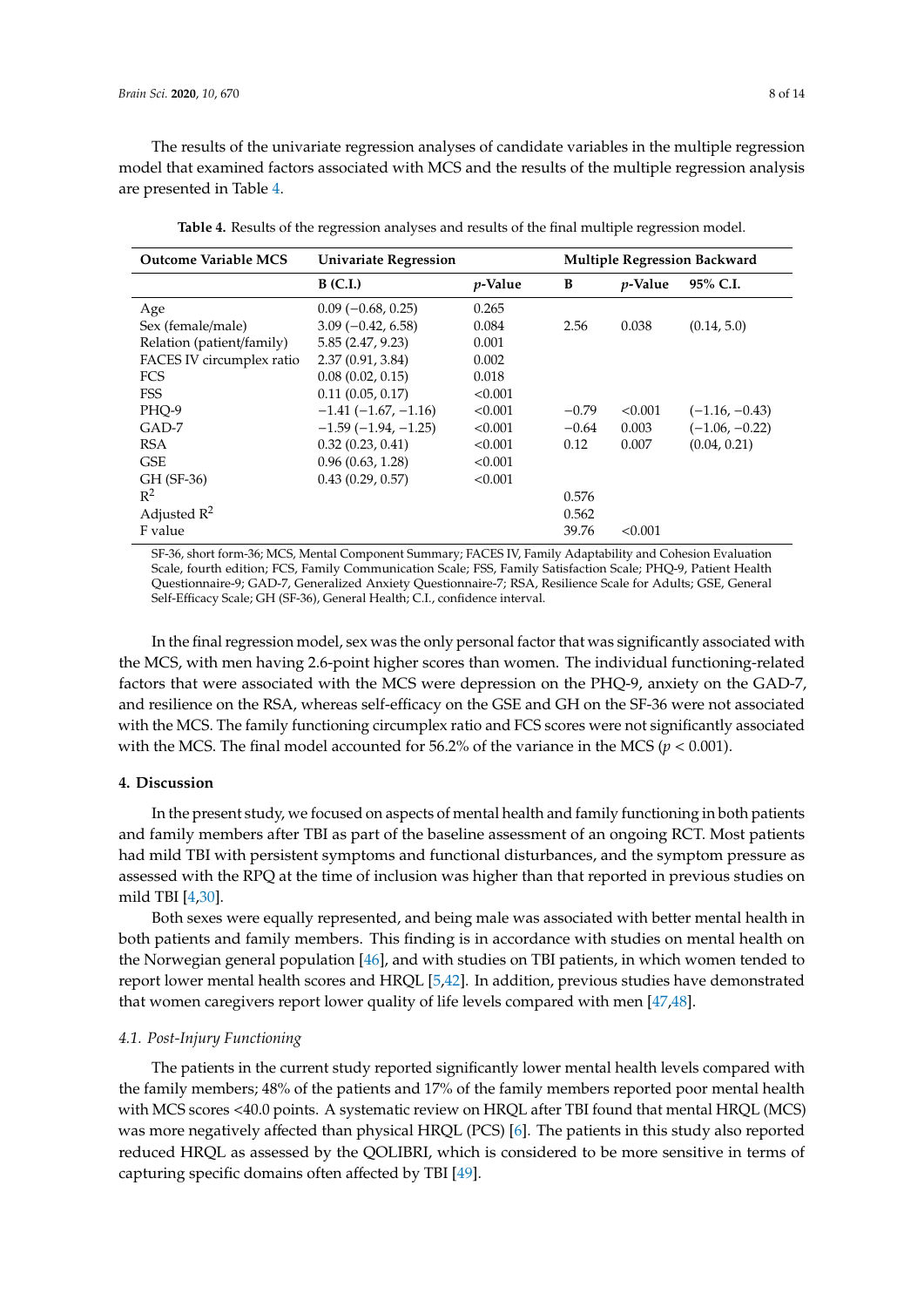In previous studies, caregivers of individuals with TBI reported diminished HRQL compared with the general population [\[11](#page-10-9)[,12\]](#page-10-10). However, only a few studies emphasized on patients with mild TBI, as in the present study. It is possible that the family members' mental health may have been less affected because they did not have the same caregiver responsibilities or role changes as those of patients with more severe injuries as reported in the PariS-TBI study (47.7 points vs. 36.7 points) [\[50\]](#page-12-9). A study on caregivers of persons with mild TBI demonstrated that, at 6 months after the injury, the HRQL reached levels similar to the general population, suggesting that mild TBI has less impact on the family members' mental health compared with more severe injuries [\[51\]](#page-12-10). We included family members 6–18 months post-injury supporting this finding on overall mental health; however, this impression was not clear-cut.

Symptoms of depression and anxiety are often described in research on individuals with TBI [\[52\]](#page-12-11) and caregivers [\[13\]](#page-10-11). In the current study, the patients reported significantly worse depressive symptoms than the family members, which is in line with other studies [\[17,](#page-10-15)[18\]](#page-10-16). Worse functional status in the injured person and need for supervision have previously been identified as risk factors for caregiver depression [\[53\]](#page-12-12). In spite of a possibility of less caregiver challenges than is the case with severe TBI, our results revealed that more than half of the family members experienced some level of emotional distress. Stevens et al. demonstrated that the caregivers' perception of patient depression was the best predictor for depression in caregivers [\[54\]](#page-12-13).

Based on the regression analysis, depression and anxiety were the two factors that were most strongly associated with mental health on the MCS. Studies have demonstrated that depression negatively affects HRQL in individuals with TBI [\[42](#page-12-1)[,55,](#page-12-14)[56\]](#page-12-15). Additionally, in caregivers, improvements in HRQL have been associated with improvements in symptoms of depression and anxiety [\[57\]](#page-12-16), and strong correlations between depression and HRQL have been identified [\[58\]](#page-12-17). Although much of this research refers to patients and caregivers facing moderate to severe TBI, parallel associations were found in our study.

Compared with the patients, the family members reported significantly higher resilience and general self-efficacy. However, when controlled for other factors, only resilience contributed significantly to the variance in mental health, and higher resilience levels were associated with better mental health. Similarly, studies have shown that resilience in caregivers affects hope, which is positively associated with mental health and quality of life, and negatively associated with emotional distress [\[59,](#page-12-18)[60\]](#page-12-19). Furthermore, patients with mild to severe TBI have been found to report lower resilience compared with the general population [\[61\]](#page-13-0), and higher resilience is associated with fewer PCS symptoms after mild TBI [\[62\]](#page-13-1).

## *4.2. Family Functioning*

Healthy family functioning has been associated with better outcomes for TBI patients [\[63\]](#page-13-2), and family functioning has shown to be positively associated with the mental health of patients and especially, the caregivers [\[20,](#page-11-0)[64\]](#page-13-3). However, in our study, family functioning and communication were not significantly associated with overall mental health when controlled for other factors. On average, the patients and family members had similar perceptions, which showed balanced family functioning, high levels of family communication, and moderate family satisfaction. Even though research shows an increase in unhealthy family functioning after TBI [\[15](#page-10-13)[,16\]](#page-10-14), our results are in line with those of a study on families living in Latin America using the FACES IV data. The study demonstrated that a large proportion of the families had balanced levels of cohesion and flexibility as well as a high level of communication [\[65\]](#page-13-4).

In the Latin American study, the authors argued that divergent results on family functioning across countries might be due to differences in family cultures, i.e., the Latin American family culture being characterized by family loyalty and placing the family needs above individual needs [\[65\]](#page-13-4). By contrast, families in the western societies have traditionally been characterized by relatively weak family links, where much of the support for family members have been provided by public and private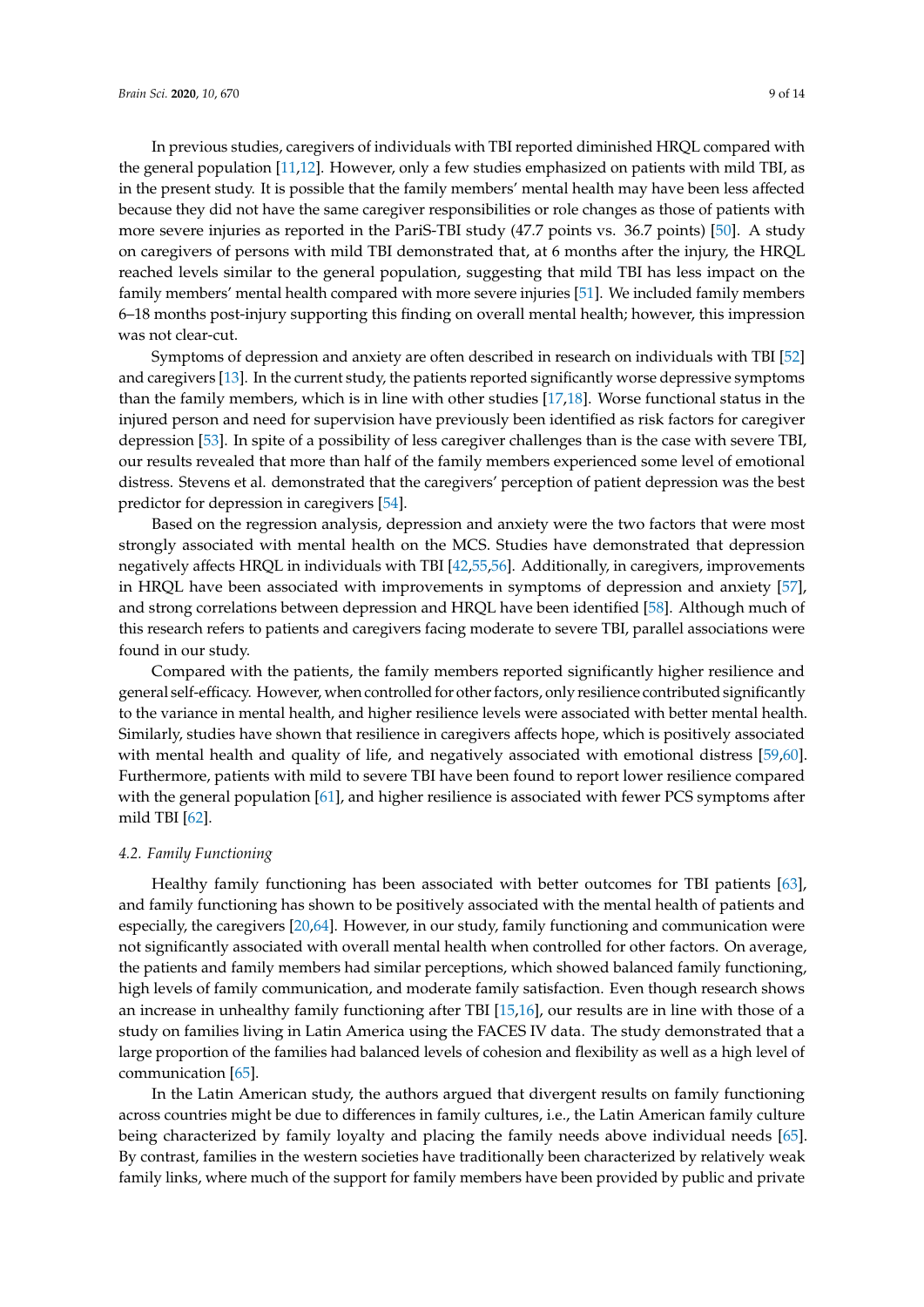institutions [\[66\]](#page-13-5). Thus, there might be a selection bias of families in the current study. It is conceivable that families who perceive their family communication as good would be more willing to participate in a study potentially involving participation in a family intervention. Families who were more troubled prior to the TBI might find it too challenging to address family problems with the extra strain that TBI might have imposed on the family system as different psychological, financial, and social factors play a role in a couple's willingness to participate in research [\[67\]](#page-13-6).

Moreover, the patients had undergone follow-up examinations and rehabilitation at a specialized outpatient clinic before being included in the current study. Norway functions as a welfare state that guarantees all its inhabitants approximately the same access to health services. The study was conducted in an urban area, and people living in urban areas are more likely to have contact with specialist physician services compared with people in rural areas [\[68\]](#page-13-7). This might explain why the level of strain on family functioning seemed lower in this study compared with studies conducted in countries with limited access to rehabilitation services. Ponsford et al. found that families who had access to comprehensive rehabilitation services after mild to severe TBI on average showed healthy family adjustment after the injury [\[18\]](#page-10-16).

The current study has some limitations that should be considered. First, the data presented were collected at only one time point, and causality cannot be inferred. Second, the outcomes in the current study were based on self-reported measures; thus, the patients were only screened for depression and anxiety. Third, we did not specifically measure fatigue, which might be associated with mental health after TBI; however, the SF-36 vitality subscale is included in the MCS. Fourth, caution should be applied when generalizing the results of this study to families with moderate and severe TBI only because most of the participants in this study had mild TBI.

A few studies have reported on mental health and family functioning from the perspective of members within the same family system. A strength of this study is that it provides valuable insights into how TBI affects both patients and their closest family members within the same family unit by treating the family as a whole. Finally, this mixed sample of individuals with TBI represented the patients that were admitted to our department, which makes it possible to translate the findings to everyday clinical practice owing to increased external validity.

## **5. Conclusions**

This study demonstrated that TBI, regardless of injury severity level, has lasting consequences on overall mental health and emotional functioning for the patients, but also to some extent for the family members. The disease burden was primarily on the patients as they had significantly lower mental health, overall general health, resilience, self-efficacy, and worse symptoms of depression compared with their family members. The family members reported some symptoms of depression. The participants had similar perceptions showing balanced family functioning. Family communication was perceived as high and family satisfaction as moderate. Sex, depression, anxiety, and resilience were significantly associated with mental health on the MCS, and family-related factors were not associated with the MCS in the regression analysis. Future studies assessing the effectiveness of targeted family interventions aimed at improving mental health in patients with TBI, especially those with a protracted course of recovery, and their family members should be considered.

**Author Contributions:** Conceptualization: H.L.S., N.A., J.C.A.-L., and T.H.N.; methodology, M.S.R., H.L.S., N.A., and J.C.A.-L.; formal analysis, M.S.R. and H.L.S.; data curation, M.S.R.; writing—original draft preparation, M.S.R., H.L.S., and N.A.; writing—review and editing, M.S.R., H.L.S., N.A., J.C.A.-L., and T.H.N.; supervision, H.L.S, N.A., J.C.A.-L., and T.H.N.; project administration, M.S.R., H.L.S., and N.A.; funding acquisition, H.L.S. and N.A. All authors have read and agreed to the published version of the manuscript.

**Funding:** This work was supported by the DAM Foundation under Grant (2016/ FO77196). The trial funders played no role in the study design, data collection, analysis or interpretation, manuscript writing, or decision to submit the article for publication.

**Acknowledgments:** The authors would like to thank Baerum Municipality for its collaboration in the study.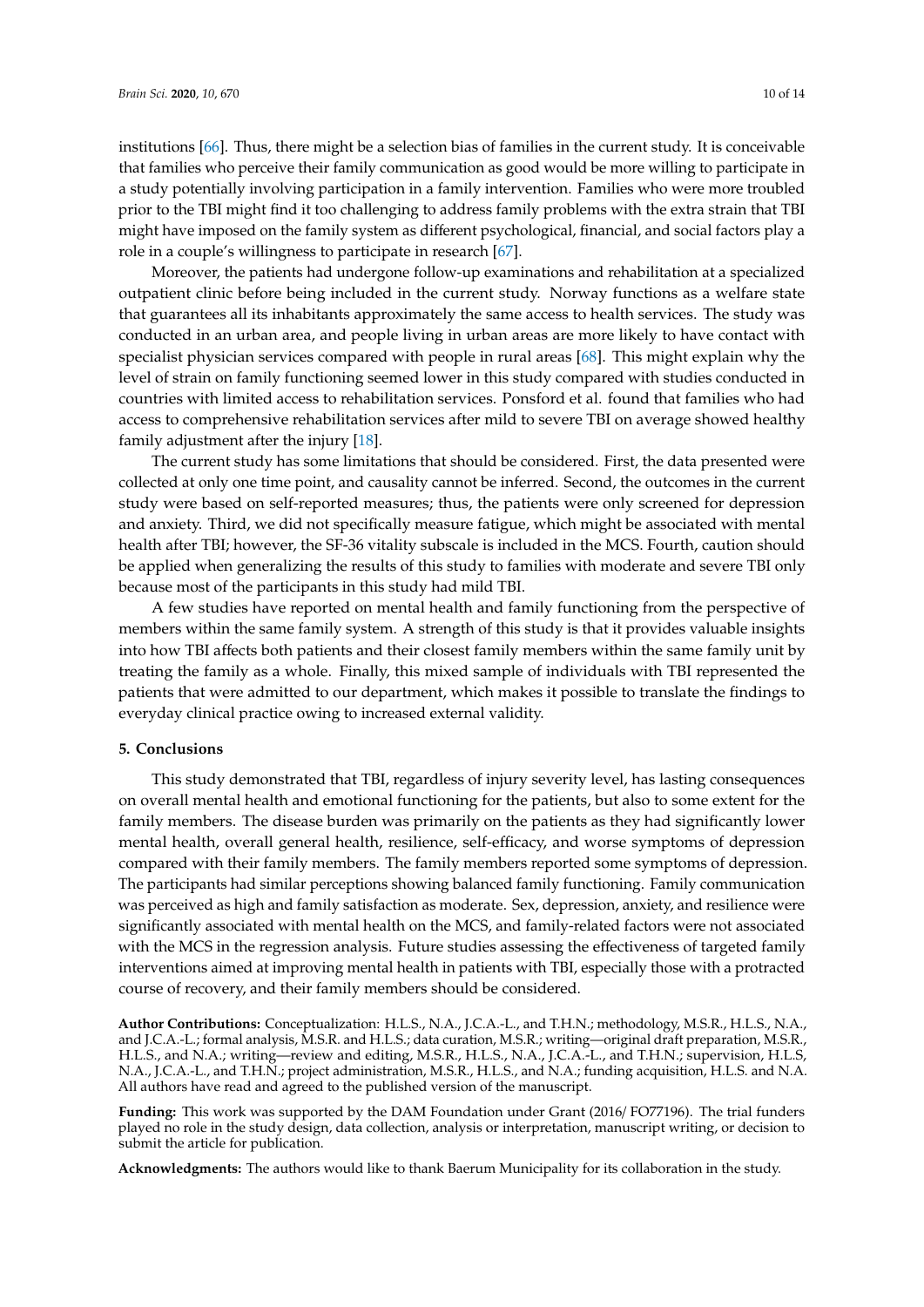**Conflicts of Interest:** The authors declare no conflict of interest.

## **References**

- <span id="page-10-0"></span>1. Roozenbeek, B.; Maas, A.I.R.; Menon, D.K. Changing patterns in the epidemiology of traumatic brain injury. *Nat. Rev. Neurol.* **2013**, *9*, 231–236. [\[CrossRef\]](http://dx.doi.org/10.1038/nrneurol.2013.22) [\[PubMed\]](http://www.ncbi.nlm.nih.gov/pubmed/23443846)
- <span id="page-10-1"></span>2. Verhaeghe, S.; Defloor, T.; Grypdonck, M. Stress and coping among families of patients with traumatic brain injury: A review of the literature. *J. Clin. Nurs.* **2005**, *14*, 1004–1012. [\[CrossRef\]](http://dx.doi.org/10.1111/j.1365-2702.2005.01126.x)
- <span id="page-10-2"></span>3. Stocchetti, N.; Zanier, E.R. Chronic impact of traumatic brain injury on outcome and quality of life: A narrative review. *Crit. Care* **2016**, *20*, 148. [\[CrossRef\]](http://dx.doi.org/10.1186/s13054-016-1318-1)
- <span id="page-10-3"></span>4. Sigurdardottir, S.; Andelic, N.; Røe, C.; Jerstad, T.; Schanke, A.-K. Post-concussion symptoms after traumatic brain injury at 3 and 12 months post-injury: A prospective study. *Brain Inj.* **2009**, *23*, 489–497. [\[CrossRef\]](http://dx.doi.org/10.1080/02699050902926309) [\[PubMed\]](http://www.ncbi.nlm.nih.gov/pubmed/19484622)
- <span id="page-10-4"></span>5. Scholten, A.C.; Haagsma, J.; Andriessen, T.; Vos, P.; Steyerberg, E.; Van Beeck, E.; Polinder, S. Health-related quality of life after mild, moderate and severe traumatic brain injury: Patterns and predictors of suboptimal functioning during the first year after injury. *Injury* **2015**, *46*, 616–624. [\[CrossRef\]](http://dx.doi.org/10.1016/j.injury.2014.10.064) [\[PubMed\]](http://www.ncbi.nlm.nih.gov/pubmed/25476014)
- <span id="page-10-5"></span>6. Polinder, S.; Haagsma, J.A.; Van Klaveren, D.; Steyerberg, E.W.; Van Beeck, E.F. Health-related quality of life after TBI: A systematic review of study design, instruments, measurement properties, and outcome. *Popul. Health Metrics* **2015**, *13*, 4. [\[CrossRef\]](http://dx.doi.org/10.1186/s12963-015-0037-1)
- <span id="page-10-6"></span>7. Kreitzer, N.; Kurowski, B.G.; Bakas, T. Systematic Review of Caregiver and Dyad Interventions after Adult Traumatic Brain Injury. *Arch. Phys. Med. Rehabil.* **2018**, *99*, 2342–2354. [\[CrossRef\]](http://dx.doi.org/10.1016/j.apmr.2018.04.016)
- <span id="page-10-7"></span>8. Baker, A.; Barker, S.; Sampson, A.; Martin, C. Caregiver outcomes and interventions: A systematic scoping review of the traumatic brain injury and spinal cord injury literature. *Clin. Rehabil.* **2016**, *31*, 45–60. [\[CrossRef\]](http://dx.doi.org/10.1177/0269215516639357)
- 9. Manskow, U.S.; Friborg, O.; Røe, C.; Braine, M.; Damsgård, E.; Anke, A. Patterns of change and stability in caregiver burden and life satisfaction from 1 to 2 years after severe traumatic brain injury: A Norwegian longitudinal study. *Neurorehabilitation* **2017**, *40*, 211–222. [\[CrossRef\]](http://dx.doi.org/10.3233/NRE-161406)
- <span id="page-10-8"></span>10. Bayen, E.; Jourdan, C.; Ghout, I.; Darnoux, E.; Azerad, S.; Vallat-Azouvi, C.; Weiss, J.-J.; Aegerter, P.; Pradat-Diehl, P.; Joël, M.-E.; et al. Objective and Subjective Burden of Informal Caregivers 4 Years After a Severe Traumatic Brain Injury. *J. Head Trauma Rehabil.* **2016**, *31*, E59–E67. [\[CrossRef\]](http://dx.doi.org/10.1097/HTR.0000000000000079)
- <span id="page-10-9"></span>11. Arango-Lasprilla, J.C.; Nicholls, E.; Cabrera, T.V.; Drew, A.; Jimenez-Maldonado, M.; Martinez-Cortes, M. Health-related quality of life in caregivers of individuals with traumatic brain injury from Guadalajara, Mexico. *J. Rehabil. Med.* **2011**, *43*, 983–986. [\[CrossRef\]](http://dx.doi.org/10.2340/16501977-0883)
- <span id="page-10-10"></span>12. Norup, A.; Snipes, D.J.; Siert, L.; Mortensen, E.L.; Perrin, P.B.; Arango-Lasprilla, J.C. Longitudinal Trajectories of Health Related Quality of Life in Danish Family Members of Individuals with Severe Brain Injury. *Aust. J. Rehabil. Couns.* **2013**, *19*, 71–83. [\[CrossRef\]](http://dx.doi.org/10.1017/jrc.2013.12)
- <span id="page-10-11"></span>13. Ennis, N.; Rosenbloom, B.N.; Canzian, S.; Topolovec-Vranic, J. Depression and anxiety in parent versus spouse caregivers of adult patients with traumatic brain injury: A systematic review. *Neuropsychol. Rehabil.* **2013**, *23*, 1–18. [\[CrossRef\]](http://dx.doi.org/10.1080/09602011.2012.712871)
- <span id="page-10-12"></span>14. Vangel, S.J.; Rapport, L.J.; Hanks, R.A. Effects of Family and Caregiver Psychosocial Functioning on Outcomes in Persons with Traumatic Brain Injury. *J. Head Trauma Rehabil.* **2011**, *26*, 20–29. [\[CrossRef\]](http://dx.doi.org/10.1097/htr.0b013e318204a70d)
- <span id="page-10-13"></span>15. Schönberger, M.; Ponsford, J.; Olver, J.; Ponsford, M. A longitudinal study of family functioning after TBI and relatives' emotional status. *Neuropsychol. Rehabil.* **2010**, *20*, 813–829. [\[CrossRef\]](http://dx.doi.org/10.1080/09602011003620077)
- <span id="page-10-14"></span>16. Testa, J.A.; Malec, J.F.; Moessner, A.M.; Brown, A.W. Predicting Family Functioning After TBI. *J. Head Trauma Rehabilit.* **2006**, *21*, 236–247. [\[CrossRef\]](http://dx.doi.org/10.1097/00001199-200605000-00004)
- <span id="page-10-15"></span>17. Perlesz, A.; Kinsella, G.J.; Crowe, S.F. Psychological Distress and Family Satisfaction Following Traumatic Brain Injury: Injured Individuals and Their Primary, Secondary, and Tertiary Carers. *J. Head Trauma Rehabil.* **2000**, *15*, 909–929. [\[CrossRef\]](http://dx.doi.org/10.1097/00001199-200006000-00005)
- <span id="page-10-16"></span>18. Ponsford, J.; Olver, J.; Ponsford, M.; Nelms, R. Long-term adjustment of families following traumatic brain injury where comprehensive rehabilitation has been provided. *Brain Inj.* **2003**, *17*, 453–468. [\[CrossRef\]](http://dx.doi.org/10.1080/0269905031000070143)
- <span id="page-10-17"></span>19. Lehan, T.J.; Arango-Lasprilla, J.C.; Reyes, C.J.D.L.; Quijano, M.C. The ties that bind: The relationship between caregiver burden and the neuropsychological functioning of TBI survivors. *Neurorehabilitation* **2012**, *30*, 87–95. [\[CrossRef\]](http://dx.doi.org/10.3233/nre-2011-0730)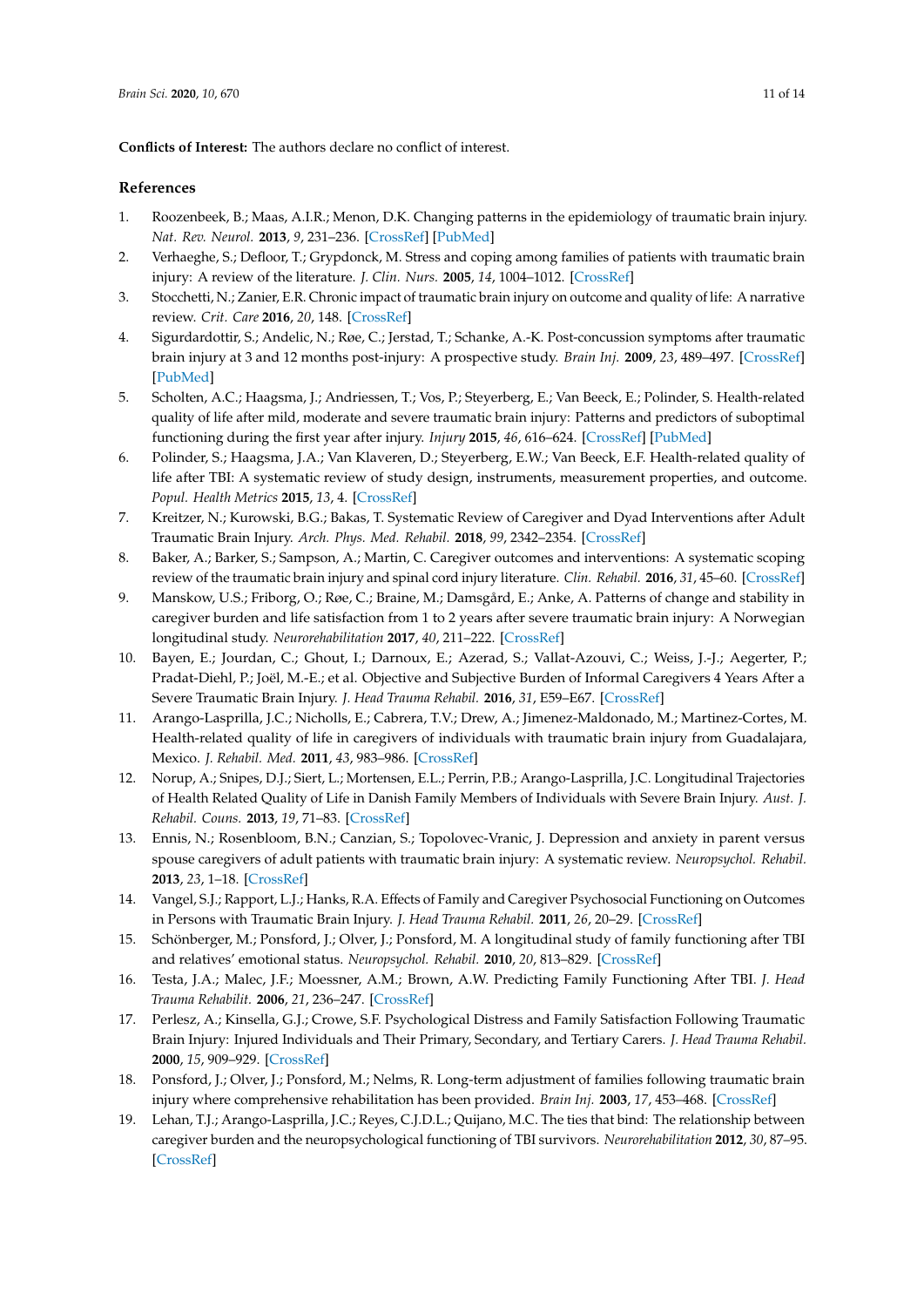- <span id="page-11-0"></span>20. Stevens, L.F.; Perrin, P.B.; Hubbard, R.; Sosa, D.M.D.; Jove, I.G.E.; Arango-Lasprilla, J.C. Using multiple views of family dynamics to predict the mental health of individuals with TBI and their caregivers in Mexico. *Neurorehabilitation* **2013**, *33*, 273–283. [\[CrossRef\]](http://dx.doi.org/10.3233/nre-130955)
- <span id="page-11-1"></span>21. Andelic, N.; Howe, E.I.; Hellstrøm, T.; Sánchez, M.F.; Lu, J.; Løvstad, M.; Røe, C. Disability and quality of life 20 years after traumatic brain injury. *Brain Behav.* **2018**, *8*, e01018. [\[CrossRef\]](http://dx.doi.org/10.1002/brb3.1018) [\[PubMed\]](http://www.ncbi.nlm.nih.gov/pubmed/29888869)
- 22. Hanks, R.A.; Rapport, L.J.; Vangel, S. Caregiving appraisal after traumatic brain injury: The effects of functional status, coping style, social support and family functioning. *Neurorehabilitation* **2007**, *22*, 43–52. [\[CrossRef\]](http://dx.doi.org/10.3233/NRE-2007-22105) [\[PubMed\]](http://www.ncbi.nlm.nih.gov/pubmed/17379947)
- <span id="page-11-2"></span>23. Tsyben, A.; Guilfoyle, M.; Timofeev, I.; Anwar, F.; Allanson, J.; Outtrim, J.; Menon, D.; Hutchinson, P.; Helmy, A. Spectrum of outcomes following traumatic brain injury—Relationship between functional impairment and health-related quality of life. *Acta Neurochir.* **2017**, *160*, 107–115. [\[CrossRef\]](http://dx.doi.org/10.1007/s00701-017-3334-6) [\[PubMed\]](http://www.ncbi.nlm.nih.gov/pubmed/28988342)
- <span id="page-11-3"></span>24. Stevens, L.F.; Lehan, T.; Duran, M.A.S.; Plaza, S.L.O.; Arango-Lasprilla, J.C. Pilot study of a newly developed intervention for families facing serious injury. *Top. Spinal Cord Inj. Rehabil.* **2016**, *22*, 49–59. [\[CrossRef\]](http://dx.doi.org/10.1310/sci2101-49)
- <span id="page-11-4"></span>25. Rasmussen, M.S.; Andelic, N.; Nordenmark, T.H.; Arango-Lasprilla, J.C.; Soberg, H.L. The family as a resource for improving patient and family functioning after traumatic brain injury: A descriptive nonrandomized feasibility study of a family-centered intervention. *Cogent Med.* **2019**, *6*. [\[CrossRef\]](http://dx.doi.org/10.1080/2331205X.2019.1607433)
- <span id="page-11-5"></span>26. Hagen, C.; Malkmus, D.; Durham, P. Levels of cognitive functioning, Rehabilitation of the Head Injured Adult; Comprehensive Physical Management: Downey, CA: Professional Staff Association of Rancho Los Amigos National Rehabilitation Center. 1979. Available online: http://[file.lacounty.gov](http://file.lacounty.gov/SDSInter/dhs/218111_RLOCFFamilyGuideEnglish.pdf)/SDSInter/dhs/218111\_ [RLOCFFamilyGuideEnglish.pdf](http://file.lacounty.gov/SDSInter/dhs/218111_RLOCFFamilyGuideEnglish.pdf) (accessed on 30 June 2020).
- <span id="page-11-6"></span>27. Jennett, B. Assessment of Outcome after Severe Brain Damage: A Practical Scale. *Lancet* **1975**, *305*, 480–484. [\[CrossRef\]](http://dx.doi.org/10.1016/S0140-6736(75)92830-5)
- <span id="page-11-7"></span>28. Association for the Advancement of Automotive Medicine. The Abbreviated Injury Scale (AIS) 2005: 2008. Available online: https://www.aaam.org/[abbreviated-injury-scale-ais](https://www.aaam.org/abbreviated-injury-scale-ais/)/ (accessed on 30 June 2020).
- <span id="page-11-8"></span>29. King, N.S.; Crawford, S.; Wenden, F.J.; Moss, N.E.G.; Wade, D.T. The Rivermead Post Concussion Symptoms Questionnaire: A measure of symptoms commonly experienced after head injury and its reliability. *J. Neurol.* **1995**, *242*, 587–592. [\[CrossRef\]](http://dx.doi.org/10.1007/BF00868811)
- <span id="page-11-9"></span>30. Ingebrigtsen, T.; Waterloo, K.; Marup-Jensen, S.; Attner, E.; Romner, B. Quantification of post-concussion symptoms 3 months after minor head injury in 100 consecutive patients. *J. Neurol.* **1998**, *245*, 609–612. [\[CrossRef\]](http://dx.doi.org/10.1007/s004150050254)
- <span id="page-11-10"></span>31. Findler, M.; Cantor, J.; Haddad, L.; Gordon, W.; Ashman, T. The reliability and validity of the SF-36 health survey questionnaire for use with individuals with traumatic brain injury. *Brain Inj.* **2001**, *15*, 715–723. [\[CrossRef\]](http://dx.doi.org/10.1080/02699050010013941)
- <span id="page-11-11"></span>32. Ware, J.E.; Kosinski, M.; Bjorner, J.B.; Turner-Bowker, D.M.; Gandek, B.; Maruish, M.E. *User's Manual for the SF-36v2 Health Survey*, 2nd ed.; QualityMetric Incorporated: Lincoln, RI, USA, 2007.
- <span id="page-11-12"></span>33. Olson, D. FACES IV and the Circumplex Model: Validation Study. *J. Marital. Fam. Ther.* **2011**, *37*, 64–80. [\[CrossRef\]](http://dx.doi.org/10.1111/j.1752-0606.2009.00175.x)
- <span id="page-11-13"></span>34. Hamilton, E.; Carr, A. Systematic Review of Self-Report Family Assessment Measures. *Fam. Process.* **2015**, *55*, 16–30. [\[CrossRef\]](http://dx.doi.org/10.1111/famp.12200) [\[PubMed\]](http://www.ncbi.nlm.nih.gov/pubmed/26582601)
- <span id="page-11-14"></span>35. Kroenke, K.; Spitzer, R.L.; Williams, J.B. The PHQ-9: Validity of a brief depression severity measure. *J. Gen. Intern. Med.* **2001**, *16*, 606–613. [\[CrossRef\]](http://dx.doi.org/10.1046/j.1525-1497.2001.016009606.x) [\[PubMed\]](http://www.ncbi.nlm.nih.gov/pubmed/11556941)
- <span id="page-11-15"></span>36. Spitzer, R.L.; Kroenke, K.; Williams, J.B.W.; Löwe, B. A Brief Measure for Assessing Generalized Anxiety Disorder. *Arch. Intern. Med.* **2006**, *166*, 1092–1097. [\[CrossRef\]](http://dx.doi.org/10.1001/archinte.166.10.1092) [\[PubMed\]](http://www.ncbi.nlm.nih.gov/pubmed/16717171)
- <span id="page-11-16"></span>37. Luszczynska, A.; Scholz, U.; Schwarzer, R. The General Self-Efficacy Scale: Multicultural Validation Studies. *J. Psychol.* **2005**, *139*, 439–457. [\[CrossRef\]](http://dx.doi.org/10.3200/JRLP.139.5.439-457) [\[PubMed\]](http://www.ncbi.nlm.nih.gov/pubmed/16285214)
- <span id="page-11-17"></span>38. Friborg, O.; Barlaug, D.; Martinussen, M.; Rosenvinge, J.H.; Hjemdal, O. Resilience in relation to personality and intelligence. *Int. J. Methods Psychiatr. Res.* **2005**, *14*, 29–42. [\[CrossRef\]](http://dx.doi.org/10.1002/mpr.15) [\[PubMed\]](http://www.ncbi.nlm.nih.gov/pubmed/16097398)
- <span id="page-11-18"></span>39. Von Steinbüchel, N.; Wilson, L.; Gibbons, H.; Hawthorne, G.; Höfer, S.; Schmidt, S.; Bullinger, M.; Maas, A.I.R.; Neugebauer, E.; Powell, J.; et al. Quality of Life after Brain Injury (QOLIBRI): Scale Validity and Correlates of Quality of Life. *J. Neurotrauma* **2010**, *27*, 1157–1165. [\[CrossRef\]](http://dx.doi.org/10.1089/neu.2009.1077)
- <span id="page-11-19"></span>40. Wilson, L.; Marsden-Loftus, I.; Koskinen, S.; Bakx, W.; Bullinger, M.; Formisano, R.; Maas, A.I.R.; Neugebauer, E.A.M.; Powell, J.; Sarajuuri, J.; et al. Interpreting Quality of Life after Brain Injury Scores: Cross-Walk with the Short Form-36. *J. Neurotrauma* **2017**, *34*, 59–65. [\[CrossRef\]](http://dx.doi.org/10.1089/neu.2015.4287)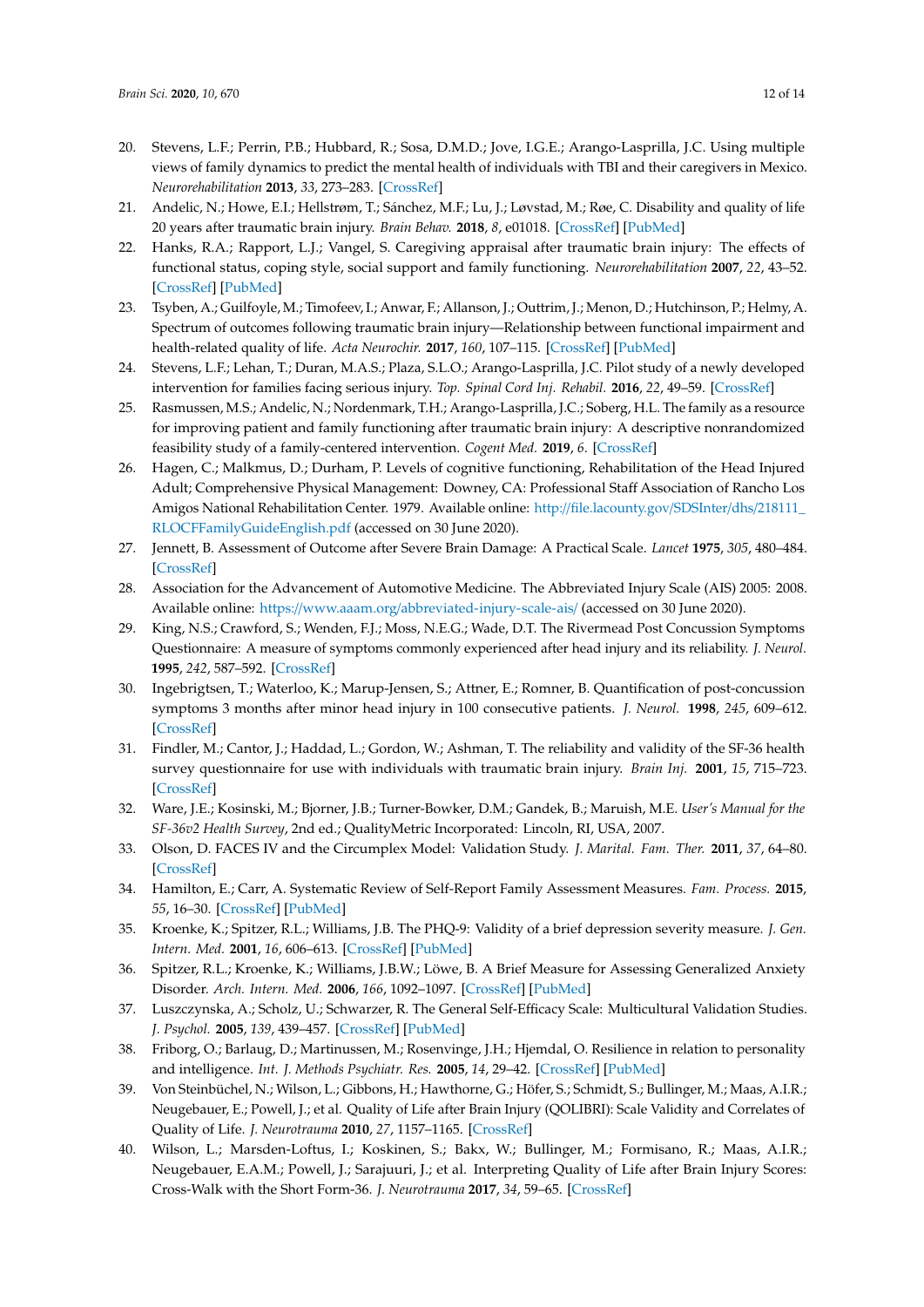- <span id="page-12-0"></span>41. Soberg, H.L.; Røe, C.; Brunborg, C.; Von Steinbuechel, N.; Andelic, N. The Norwegian version of the QOLIBRI—A study of metric properties based on a 12 month follow-up of persons with traumatic brain injury. *Health Qual. Life Outcomes* **2017**, *15*, 14. [\[CrossRef\]](http://dx.doi.org/10.1186/s12955-017-0589-9)
- <span id="page-12-1"></span>42. Andelic, N.; Hammergren, N.; Bautz-Holter, E.; Sveen, U.; Brunborg, C.; Røe, C. Functional outcome and health-related quality of life 10 years after moderate-to-severe traumatic brain injury. *Acta Neurol. Scand.* **2009**, *120*, 16–23. [\[CrossRef\]](http://dx.doi.org/10.1111/j.1600-0404.2008.01116.x)
- <span id="page-12-2"></span>43. Koo, T.K.; Li, M.Y. A Guideline of Selecting and Reporting Intraclass Correlation Coefficients for Reliability Research. *J. Chiropr. Med.* **2016**, *15*, 155–163. [\[CrossRef\]](http://dx.doi.org/10.1016/j.jcm.2016.02.012)
- <span id="page-12-3"></span>44. Field, A. Discovering Statistics Using IBM SPSS Statistics and Sex and Drugs and Rock 'n' Roll, 4th ed.; SAGE: Los Angeles, CA, USA, 2013.
- <span id="page-12-4"></span>45. Smits, M.; Hunink, M.; Van Rijssel, D.; Dekker, H.; Vos, P.; Kool, D.; Nederkoorn, P.; Hofman, P.; Twijnstra, A.; Tanghe, H.; et al. Outcome after Complicated Minor Head Injury. *Am. J. Neuroradiol.* **2007**, *29*, 506–513. [\[CrossRef\]](http://dx.doi.org/10.3174/ajnr.A0852) [\[PubMed\]](http://www.ncbi.nlm.nih.gov/pubmed/18065509)
- <span id="page-12-5"></span>46. Garratt, A.M.; Stavem, K. Measurement properties and normative data for the Norwegian SF-36: Results from a general population survey. *Health Qual. Life Outcomes* **2017**, *15*, 51. [\[CrossRef\]](http://dx.doi.org/10.1186/s12955-017-0625-9) [\[PubMed\]](http://www.ncbi.nlm.nih.gov/pubmed/28292292)
- <span id="page-12-6"></span>47. Chronister, J.; Chan, F. A stress process model of caregiving for individuals with traumatic brain injury. *Rehabilit. Psychol.* **2006**, *51*, 190–201. [\[CrossRef\]](http://dx.doi.org/10.1037/0090-5550.51.3.190)
- <span id="page-12-7"></span>48. Vogler, J.; Klein, A.-M.; Bender, A. Long-term health-related quality-of-life in patients with acquired brain injury and their caregivers. *Brain Inj.* **2014**, *28*, 1381–1388. [\[CrossRef\]](http://dx.doi.org/10.3109/02699052.2014.919536) [\[PubMed\]](http://www.ncbi.nlm.nih.gov/pubmed/24945467)
- <span id="page-12-8"></span>49. Von Steinbuechel, N.; Meeuwsen, M.; Zeldovich, M.; Vester, J.C.; Maas, A.; Koskinen, S.; Covic, M.A. Differences in Health-Related Quality of Life after Traumatic Brain Injury between Varying Patient Groups: Sensitivity of a Disease-Specific (QOLIBRI) and a Generic (SF-36) Instrument. *J. Neurotrauma* **2020**, *37*, 1242–1254. [\[CrossRef\]](http://dx.doi.org/10.1089/neu.2019.6627)
- <span id="page-12-9"></span>50. Bayen, E.; Pradat-Diehl, P.; Jourdan, C.; Ghout, I.; Bosserelle, V.; Azerad, S.; Weiss, J.-J.; Joël, M.-E.; Aegerter, P.; Azouvi, P. Predictors of Informal Care Burden 1 Year After a Severe Traumatic Brain Injury. *J. Head Trauma Rehabilit.* **2013**, *28*, 408–418. [\[CrossRef\]](http://dx.doi.org/10.1097/HTR.0b013e31825413cf)
- <span id="page-12-10"></span>51. Jones, K.; Theadom, A.; Prah, P.; Starkey, N.J.; Barker-Collo, S.; Ameratunga, S.; Feigin, V.L.; For the BIONIC Study. Changes over time in family members of adults with mild traumatic brain injury. *Brain Impair.* **2019**, *21*, 154–172. [\[CrossRef\]](http://dx.doi.org/10.1017/BrImp.2019.27)
- <span id="page-12-11"></span>52. Draper, K.; Ponsford, J.; Schönberger, M. Psychosocial and Emotional Outcomes 10 Years Following Traumatic Brain Injury. *J. Head Trauma Rehabil.* **2007**, *22*, 278–287. [\[CrossRef\]](http://dx.doi.org/10.1097/01.HTR.0000290972.63753.a7)
- <span id="page-12-12"></span>53. Kreutzer, J.S.; Rapport, L.J.; Marwitz, J.H.; Harrison-Felix, C.; Hart, T.; Glenn, M.; Hammond, F. Caregivers' Well-Being after Traumatic Brain Injury: A Multicenter Prospective Investigation. *Arch. Phys. Med. Rehabil.* **2009**, *90*, 939–946. [\[CrossRef\]](http://dx.doi.org/10.1016/j.apmr.2009.01.010)
- <span id="page-12-13"></span>54. Stevens, L.F.; Arango-Lasprilla, J.C.; Deng, X.; Schaaf, K.W.; Aragon, C.J.D.L.R.; Quijano, M.C.; Kreutzer, J. Factors associated with depression and burden in Spanish speaking caregivers of individuals with traumatic brain injury. *Neurorehabilitation* **2012**, *31*, 443–452. [\[CrossRef\]](http://dx.doi.org/10.3233/NRE-2012-00815)
- <span id="page-12-14"></span>55. Williamson, M.L.C.; Elliott, T.R.; Berry, J.W.; Underhill, A.T.; Stavrinos, D.; Fine, P.R. Predictors of health-related quality-of-life following traumatic brain injury. *Brain Inj.* **2013**, *27*, 992–999. [\[CrossRef\]](http://dx.doi.org/10.3109/02699052.2013.801512)
- <span id="page-12-15"></span>56. Forslund, M.V.; Roe, C.; Sigurdardóttir, S.; Andelic, N. Predicting health-related quality of life 2 years after moderate-to-severe traumatic brain injury. *Acta Neurol. Scand.* **2013**, *128*, 220–227. [\[CrossRef\]](http://dx.doi.org/10.1111/ane.12130) [\[PubMed\]](http://www.ncbi.nlm.nih.gov/pubmed/23621298)
- <span id="page-12-16"></span>57. Norup, A.; Kristensen, K.S.; Poulsen, I.; Mortensen, E.L. Evaluating clinically significant changes in health-related quality of life: A sample of relatives of patients with severe traumatic brain injury. *Neuropsychol. Rehabilit.* **2015**, *27*, 1–20. [\[CrossRef\]](http://dx.doi.org/10.1080/09602011.2015.1076484) [\[PubMed\]](http://www.ncbi.nlm.nih.gov/pubmed/26299841)
- <span id="page-12-17"></span>58. Gulin, S.L.; Perrin, P.B.; Stevens, L.F.; Villaseñor-Cabrera, T.J.; Jiménez-Maldonado, M.; Martínez-Cortes, M.L.; Arango-Lasprilla, J.C. Health-related quality of life and mental health outcomes in Mexican TBI caregivers. *Fam. Syst. Health* **2014**, *32*, 53–66. [\[CrossRef\]](http://dx.doi.org/10.1037/a0032623) [\[PubMed\]](http://www.ncbi.nlm.nih.gov/pubmed/24417652)
- <span id="page-12-18"></span>59. Anderson, M.; Daher, M.; Simpson, G.K. A predictive model of resilience among family caregivers supporting relatives with traumatic brain injury (TBI): A structural equation modelling approach. *Neuropsychol. Rehabil.* **2019**, *2019*, 1–22. [\[CrossRef\]](http://dx.doi.org/10.1080/09602011.2019.1620787)
- <span id="page-12-19"></span>60. Bermejo-Toro, L.; Sánchez-Izquierdo, M.; Calvete, E.; Roldán, M.A. Quality of life, psychological well-being, and resilience in caregivers of people with acquired brain injury (ABI). *Brain Inj.* **2020**, *34*, 480–488. [\[CrossRef\]](http://dx.doi.org/10.1080/02699052.2020.1725127)